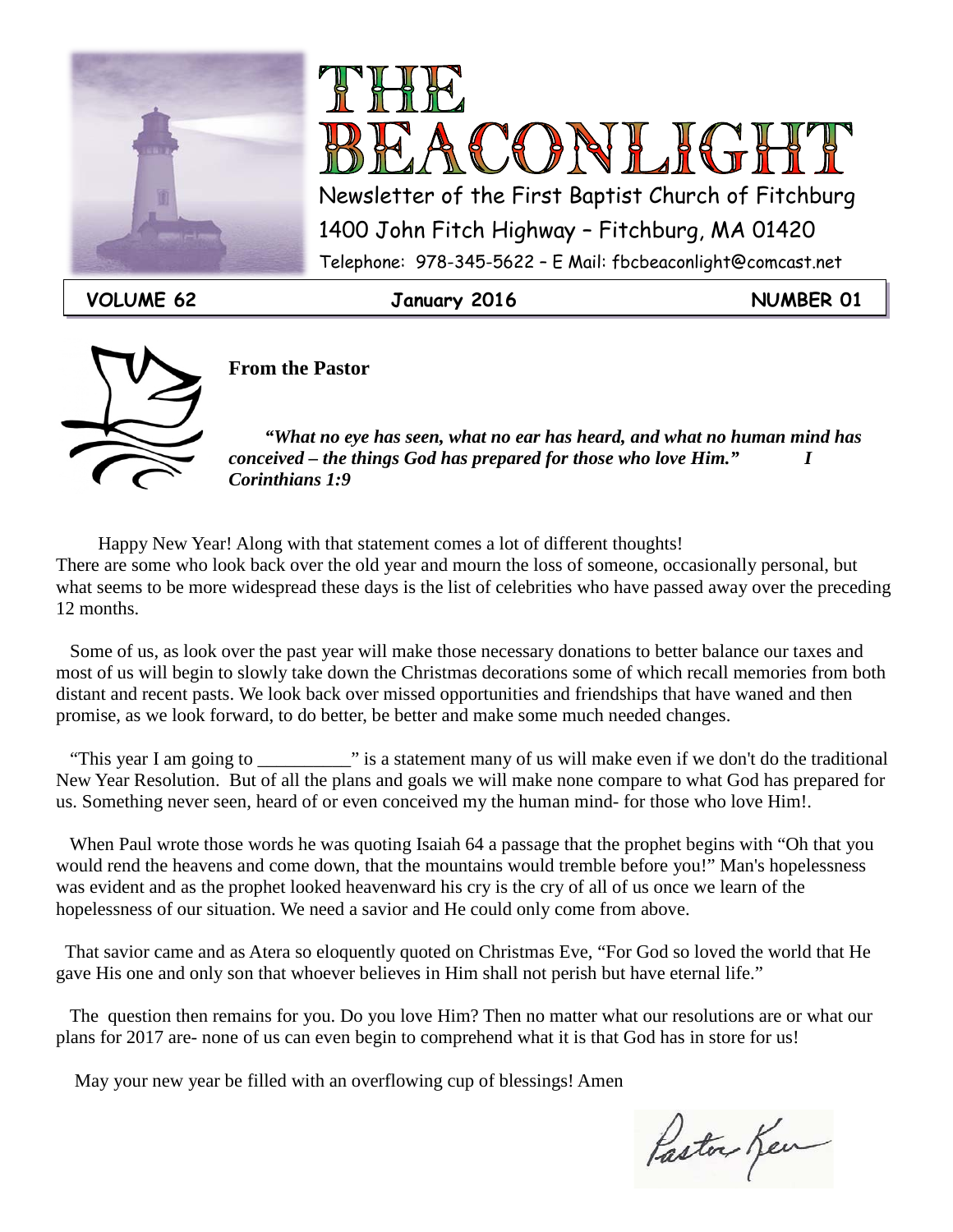| January 2017<br><b>SUNDAY</b>                                                                                                                   | <b>AVGNOW</b> | TUESDAY                 | VEDNESDAY THURSDAY |                                                             | <b>FRIDAY</b> | SATURDAY       |
|-------------------------------------------------------------------------------------------------------------------------------------------------|---------------|-------------------------|--------------------|-------------------------------------------------------------|---------------|----------------|
|                                                                                                                                                 | N             | $\omega$                | ÷                  | U1                                                          | ò             | 4              |
| New Year's Day<br>Family Worsip 10:00 AM                                                                                                        |               |                         |                    | <b>SMART Recovery</b><br>Meeting 7 P.M.                     |               |                |
|                                                                                                                                                 | G             | ă                       | E                  | 12                                                          | 53            | $\overline{1}$ |
| Bible Study / Prayer Mooning 6:30 PM<br>Deacons Meeting 11:15 AM<br>VOM Torchlighters video series 9 AM                                         |               |                         |                    | Meeting 7 P.M.<br><b>SMART Recovery</b>                     |               |                |
| 51                                                                                                                                              | 51            | 1                       | 50                 | 5                                                           | $\approx$     | 21             |
| Bible Study / Prayer Meeting 6:30 PM<br>Sifting Straw (A study on the Letter of<br><b>VOM Terchighters video series 9 AM</b><br>James) 11:15 AM |               |                         |                    | Meeting 7 P.M.<br>SMART Recovery                            |               |                |
| 22                                                                                                                                              | 23            | 24                      | 25                 | 26                                                          | 27            | 28             |
| Sifting Straw (A study on the Letter of<br>Bible Study / Prayer Meeting 6:30 PM<br>VOM Torchlighters video series 9 AM<br>James) 11:15 AM       |               |                         |                    | Meeting 7 P.M.<br><b>SMART Recovery</b>                     |               |                |
| 29                                                                                                                                              | S             | $\overline{\mathbf{3}}$ |                    |                                                             |               |                |
| Bible Study / Prayer Meeting 6:30 PM<br>Sifting Straw (A study on the Letter of<br>VOM Torchilghtes video series 9 AM<br>James) 11:15 AM        |               |                         |                    |                                                             |               |                |
|                                                                                                                                                 |               | SHLON                   |                    |                                                             |               |                |
|                                                                                                                                                 |               |                         |                    | Sunday Worship at 10 A.M. each week followed by Coffee Hour |               |                |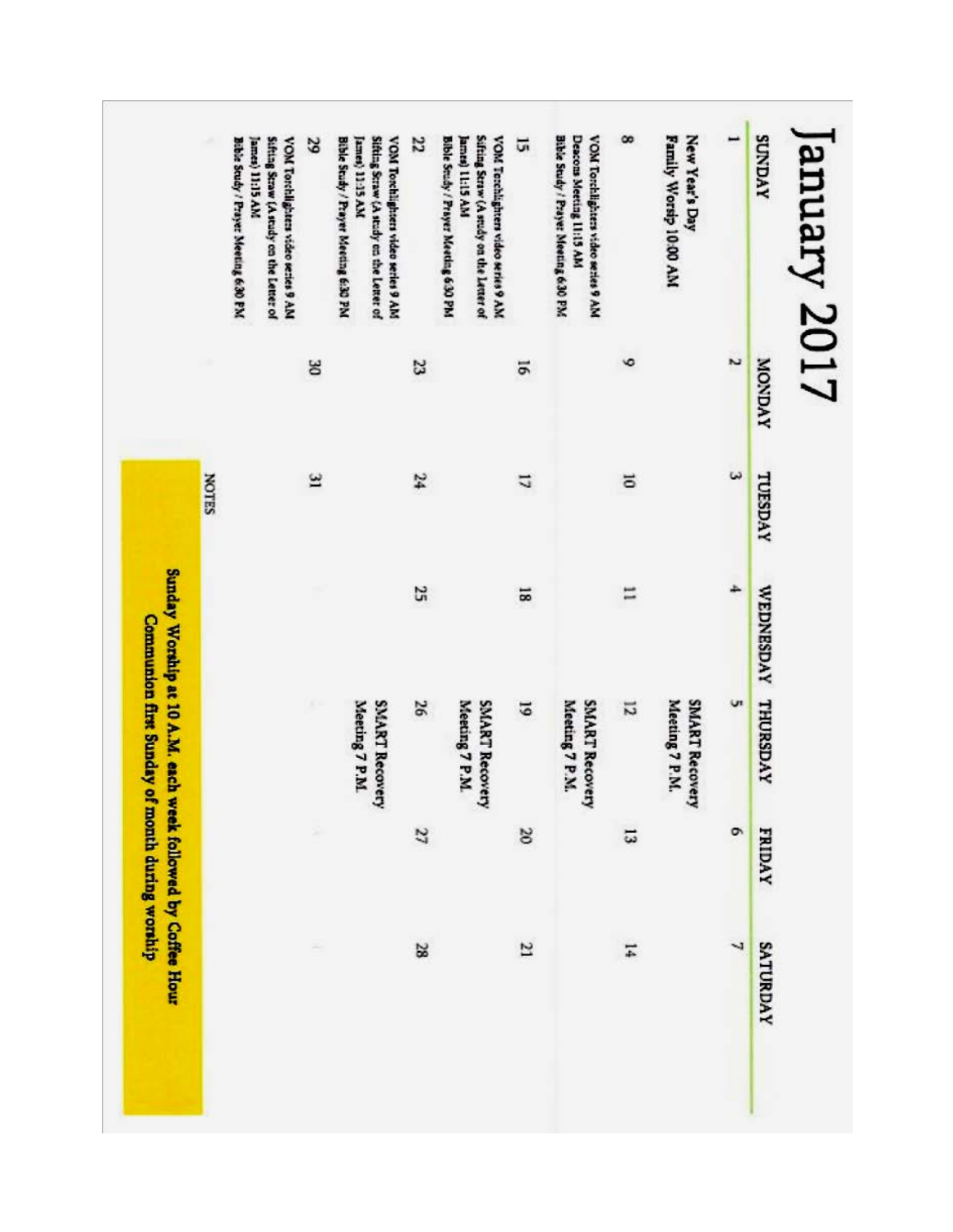### *Report on our Fair*

On December 10, we had our Free Photos with Santa Claus and Christmas Fair Event in our Adams Fellowship Hall. The turn-out might not have been as much as we would have liked. The bitter cold, competition from other events in the area, and Christmas shopping may have been a factor, but we made \$450.00 from selling Christmas/Winter items folks no longer needed, a bake sale table of fabulous goodies provided by the great bakers/sweet makers of our church, books, and our kitchen which offered muffins, donuts, coffee, tea, and juice. We also had St. Nicholas posters and the story of him to pass out to each child who came along with a box of crayons to color the poster. There were Christmas ornament crafts for kids to do. And the best event was Santa who greeted the children who came and posed with each one while a photographer we hired took a photo of each child with Santa and printed it for the parents to have free of charge.

 Many people pitched in to help our fair be a success. There are just too many to list them all here. Some put up posters, handed out flyers, and advertised in various media to get the word out about our fair. Some helped set up tables and put out/priced items for sale. Some baked/made goods to sell at our bake table. Some provided the breakfast items and made the coffee for our kitchen crew to sell. Some donated books/tapes for our book corner. Some made craft and knitted items. Some manned the tables and kitchen during the fair. Some packed up and put away items not sold so that the hall was ready for the Youth Haven's Christmas party. We all worked as a great team for our fair.

 I offer a great big thank you to everyone who helped to make our fair a success. Your help and support were greatly appreciated. Besides making some money, we all had a nice time chatting with each other, having some great goodies with our coffee or tea, and greeting folks from the community who braved the cold and came out to our fair.

 Now we look to 2017 with hope for what is in store for us all. I pray it will be a healthful, happy year for each and every one of us!

> Blessings to Everyone, Linda Gosselin, Fair Organizer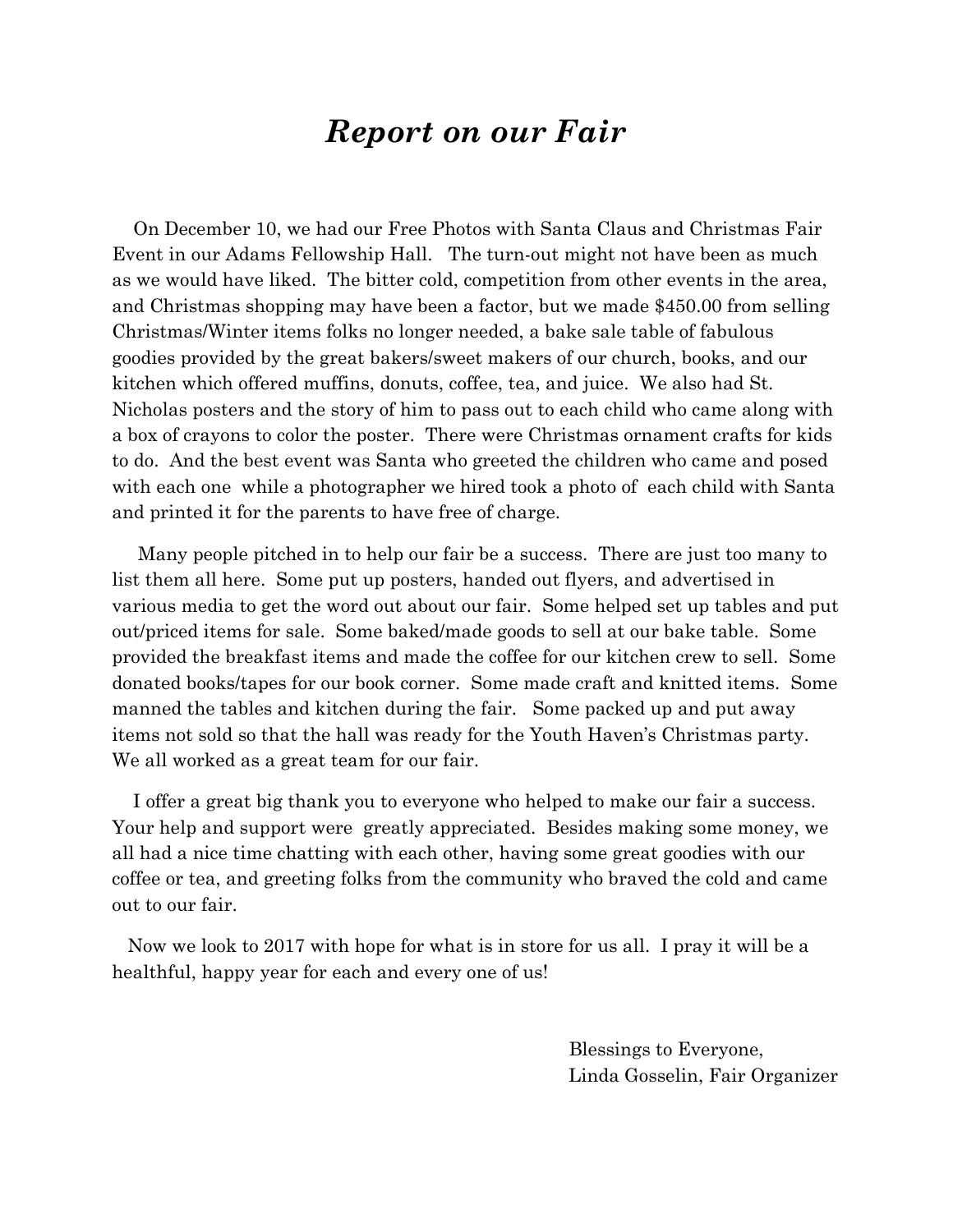



| Pledged for Current Expenses | \$35,630.00 |
|------------------------------|-------------|
| <b>Pledged for Missions</b>  | \$3,785.00  |
| Pledged for Oil/Snow Removal | \$1,355.00  |
| Pledged for Roofing Fund     | \$2,315.00  |

A detailed proposed operating budget will be presented to the church at the Annual Meeting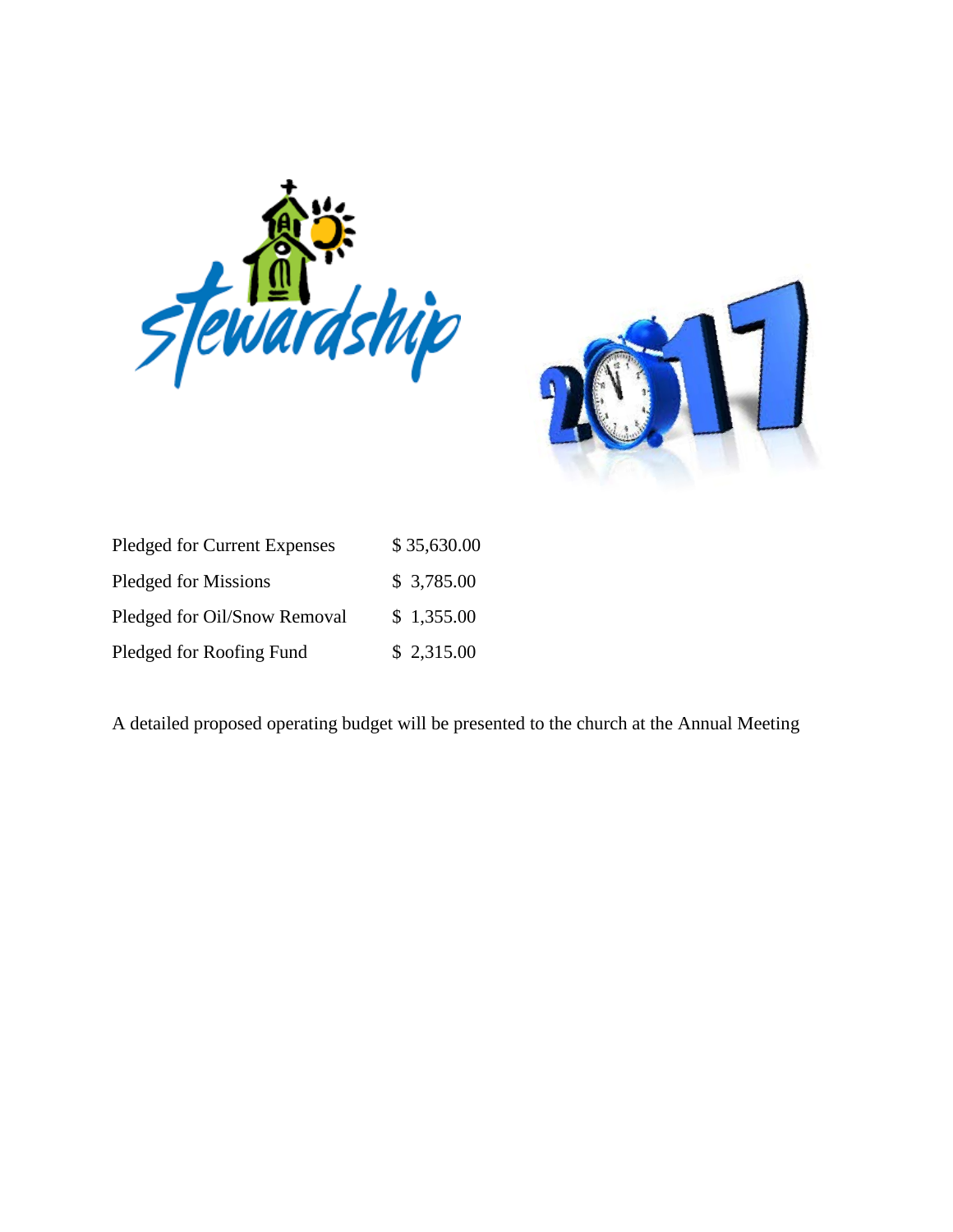#### With two big eyes with glistening tears The Christmas Puppy

Many and many a year ago, In a city bleak and dark, A Christmas miracle began one night With a hungry puppy's bark.

He was too careless to mind his mom; So one day in the chilly fall, The puppy wandered away from her And now had no home at all.

Alone he'd lived for weeks gone by On what little food he found, And several times he had just escaped The catcher from the pound.

Until one night the shivering pup Found nothing whatever to eat As swirling snow began to fall And settle at his feet.

The fright he felt was only matched By his feeling of despair As people stepped right over him Without a thought or care.

At last the puppy faltered As he neared a humble home Where within a woman's tears fell As she knelt and prayed alone.

Precious little did the woman have To give her much-loved son; Her wages barely would buy his food When each day's work was done.

And now she waited with grieving heart For the passing of the night, For she had no gift to give her son At Christmas morning light.

And as she knelt and prayed and hoped, She heard a feeble bark; So she rose and opened up the door And looked into the dark.

Outside she found a sodden bundle Of tangled puppy fur

Unable to deny those big sad eyes That looked at her with trust, She brought the puppy into the house Away from the cold wind's gust.

Inside she settled him near the hearth And warmed a precious cup Of milk and oats with cooking fat And watched him lap it up.

And then she brushed his golden fur And fluffed it as it dried And knew her prayers were answered When she brought the pup inside.

Around his neck she tied a bow (Of ribbon saved for years) And rejoiced because her son would not Wake up to grief and tears.

For now he'd have a Christmas puppy To give him lots of joy, And he would love the Christmas puppy More than any Christmas toy.

#### **Betty Killebrew**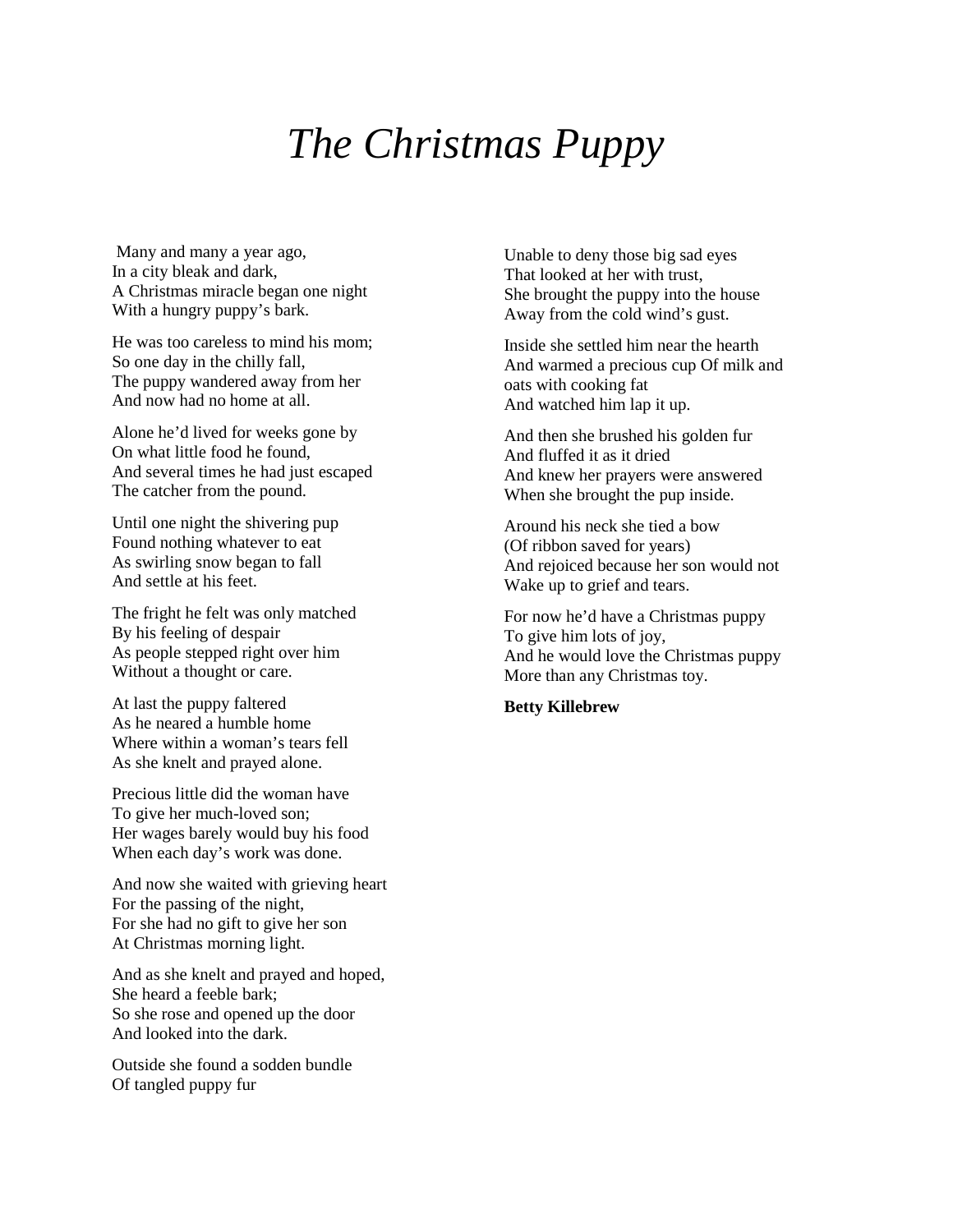# Recipe of the Month

# *HOT CHOCOLATE MONKEY*



#### • *Ingredients:*.

Pam Baking Spray

- 5 envelopes (0.73 oz each) Swiss Miss® Milk Chocolate Hot Cocoa Mix, divided
- $1/2$  cup granulated sugar, divided
- 1/2 cup Parkay® Original Spread-tub, melted
- $1/4$  cup reduced fat  $(2%)$  milk
- 2 cans (16 oz each) refrigerated jumbo buttermilk biscuits (8 count), quartered
- Reddi-wip Original Dairy Whipped Topping

#### 1. *Preparation:*

Preheat oven to 350°F. Spray 10-cup Bundt or fluted tube pan with baking spray; set aside. Combine 2 envelopes hot cocoa mix and 1/4 cup sugar in large resealable food storage bag. Prepare glaze by combining remaining hot cocoa mix and sugar in small bowl; whisk in Parkay and milk until blended.

- 2. Place half of biscuit pieces in cocoa mixture in bag; seal and shake to coat. Arrange coated biscuit pieces in bottom of pan; pour half of glaze over biscuits. Repeat with remaining biscuit pieces and glaze.
- 3. Bake 30 minutes or until brown. Cool in pan 5 minutes. Invert onto serving tray. Pull apart and serve with Reddi-wip.

#### Cook's Tips

If using the large canister of Swiss Miss® Milk Chocolate Hot Cocoa Mix, 5 envelopes equals about 1 cup. Each envelope contains 3 tablespoons hot cocoa mix.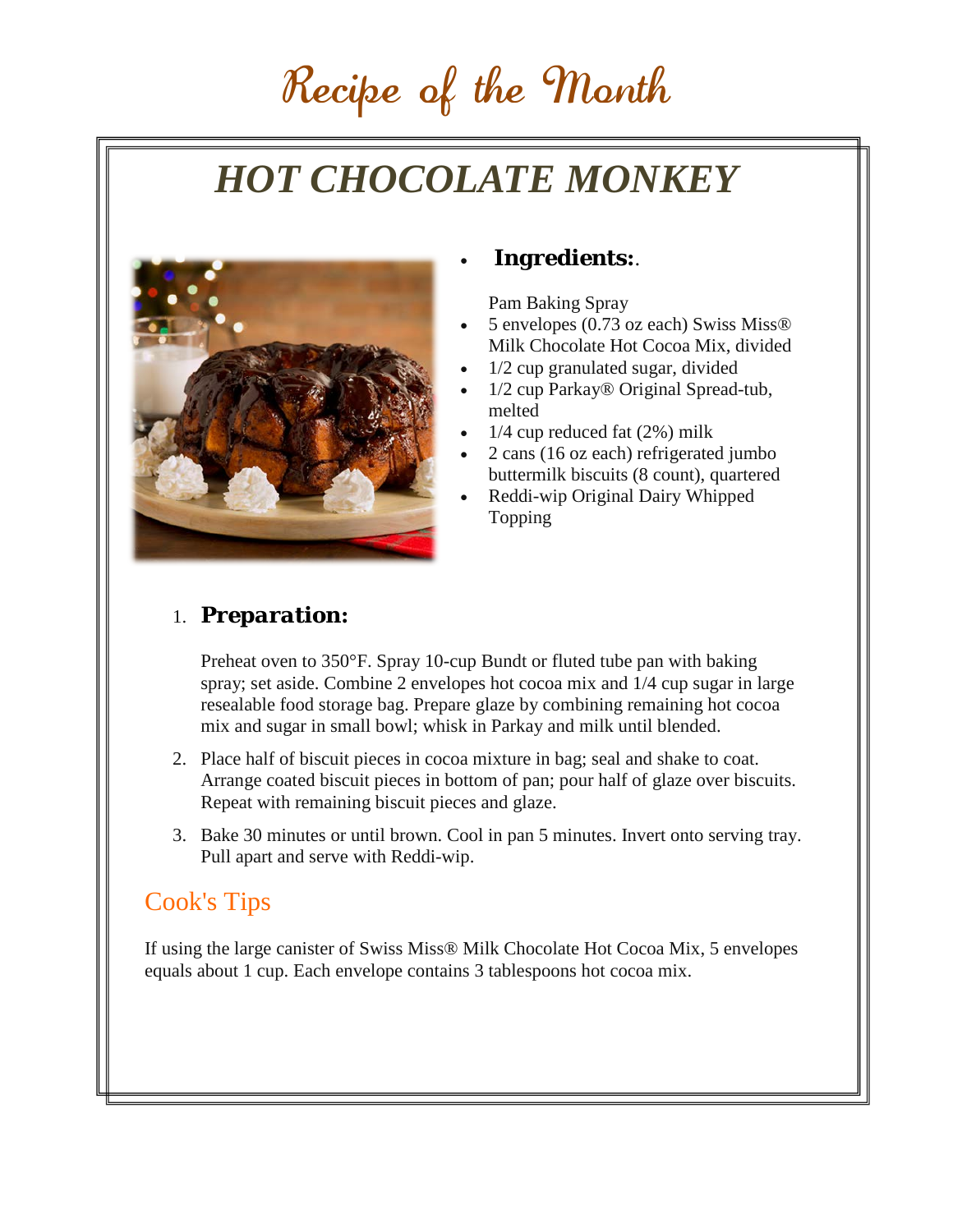

- 2. Elaine Corzine
- 3. Victoria Poole
- 7. Linda Gosselin
- 13 Ed Perkins
- 16 Nancy Peters
- 17 Cathy Thompson
- 17 Mike DeMartino, Sr.
- 23 Anna Poole
- 30 Dick Auger



### **January Birthdays January Anniversaries**





IF YOU'RE BIRTHDAY OR ANNIVERSARY IS NOT HERE, LET US KNOW AND WE'LL INCLUDE IT IN THE BEACONLIGHT! REMEMBER TO NOTIFY THE CHURCH OFFICE WITH ADDITIONS OR CORRECTIONS TO YOUR ADDRESS OR TO OUR MONTHLY LISTING OF BIRTHDAYS AND ANNIVERSARIES CONTACT THE CHURCH OFFICE 978-345-5622 E-MAIL: FBCBEACONLIGHT@COMCAST.NET